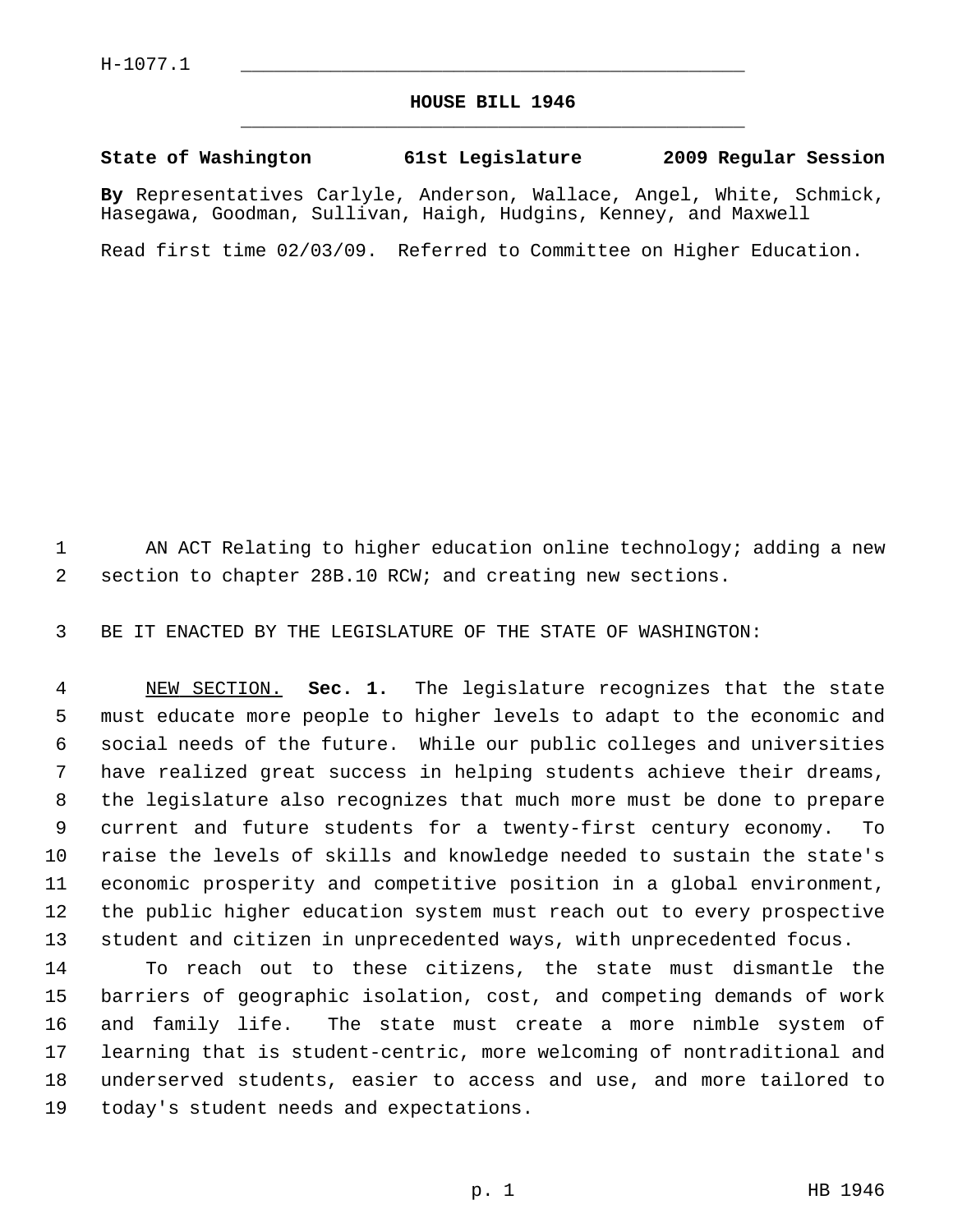1 Technology can play a key role in helping achieve this systemic 2 goal. While only a decade ago access to personal computers was widely 3 viewed a luxury, today computers, digital media, electronic 4 information, and content have changed the nature of how students learn 5 and instructors teach. This presents a vast, borderless opportunity to 6 extend the reach and impact of the state's public educational 7 institutions and educate more people to higher levels.

 8 Each higher education institution and workforce program serves a 9 unique group of students and as such, has customized its own technology 10 solutions to meet its emerging needs. While local solutions may have 11 served institutions of higher education in the past, paying for and 12 operating multiple technology solutions, platforms, systems, models, 13 agreements, and operational functionality for common applications and 14 support services no longer serves students or the state.

15 Today's students access education differently. Rather than 16 enrolling in one institution of higher education, staying two to four 17 years and graduating, today's learners prefer a cafeteria approach; 18 they often enroll in and move among multiple institutions - sometimes 19 simultaneously. Rather than sitting in lecture halls taking notes, 20 they may listen to podcasts of a lecture while grocery shopping or hold 21 a virtual study group with classmates on a video chat room. They may 22 prefer hybrid courses where part of their time is spent in the 23 classroom and part is spent online. They prefer online access for 24 commodity administrative services such as financial aid, admissions, 25 transcript services, and more.

26 Institutions of higher education not only must rethink teaching and 27 learning in a digital-networked world, but also must tailor their 28 administrative and student services technologies to serve the mobile 29 student who requires dynamic, customized information online and in real 30 time. Because these relationships are changing so fast and so 31 fundamentally, it is incumbent on the higher education system to 32 transform its practices just as profoundly.

33 Therefore, the legislature intends to both study and implement its 34 findings regarding how the state's public institutions of higher 35 education can share core resources in instructional, including library, 36 resources, student services, and administrative information technology 37 resources, user help desk services, faculty professional development, 38 and more. The study will examine how public institutions of higher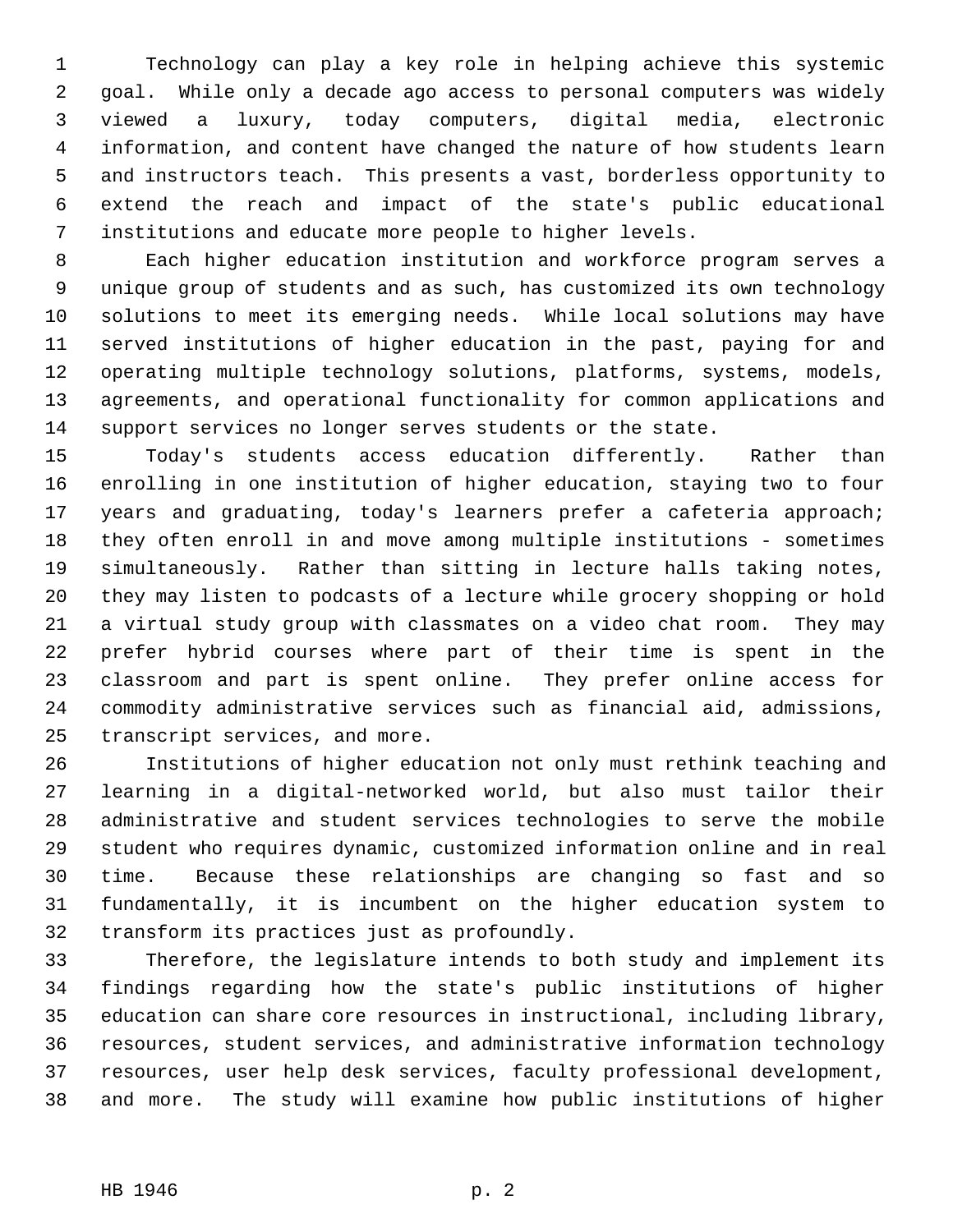1 education can pursue a strategy of implementing single, shared, 2 statewide commonly needed standards-based software, web hosting and 3 support service solutions that are cost-effective, easily integrated, 4 user-friendly, flexible, and constantly improving. The full range of 5 applications that serve students, faculty, and administration shall be 6 included. Expensive, proprietary, nonstandards-based customized 7 applications, databases and services, and other resources that do not 8 allow for the transparent sharing of information across institutions, 9 agencies, and educational levels, including K-12, are inconsistent with 10 the state's objective of educating more people to higher levels.

11 NEW SECTION. **Sec. 2.** A new section is added to chapter 28B.10 RCW 12 to read as follows:

13 All institutions of higher education shall use common online 14 learning technologies including, but not limited to, existing learning 15 management and web conferencing systems currently managed and governed 16 by the state board for community and technical colleges; and share 17 professional development materials and activities related to effective 18 use of these tools. The state board for community and technical 19 colleges shall adjust existing vendor licenses to accommodate and 20 provide enterprise services for institutions of higher education. The 21 common learning management system shall be designed in a way that 22 allows for easy sharing of courses, learning objects, and other digital 23 content among the institutions of higher education. Institutions of 24 higher education shall migrate to these common systems beginning July 25 1, 2010, and be fully migrated no later than July 1, 2012. The state 26 board for community and technical colleges shall convene 27 representatives from each four-year institution of higher education to 28 develop a shared fee structure.

29 NEW SECTION. **Sec. 3.** (1) The K-20 educational network board shall 30 convene a higher education technology transformation task force to 31 improve the efficiency, effectiveness, and quality of education 32 relative to the strategic and operational use of technology in public 33 education.

34 (2) The task force shall be composed of one member from each public 35 baccalaureate institution of higher education, six members from the 36 community and technical colleges, and one member each from the state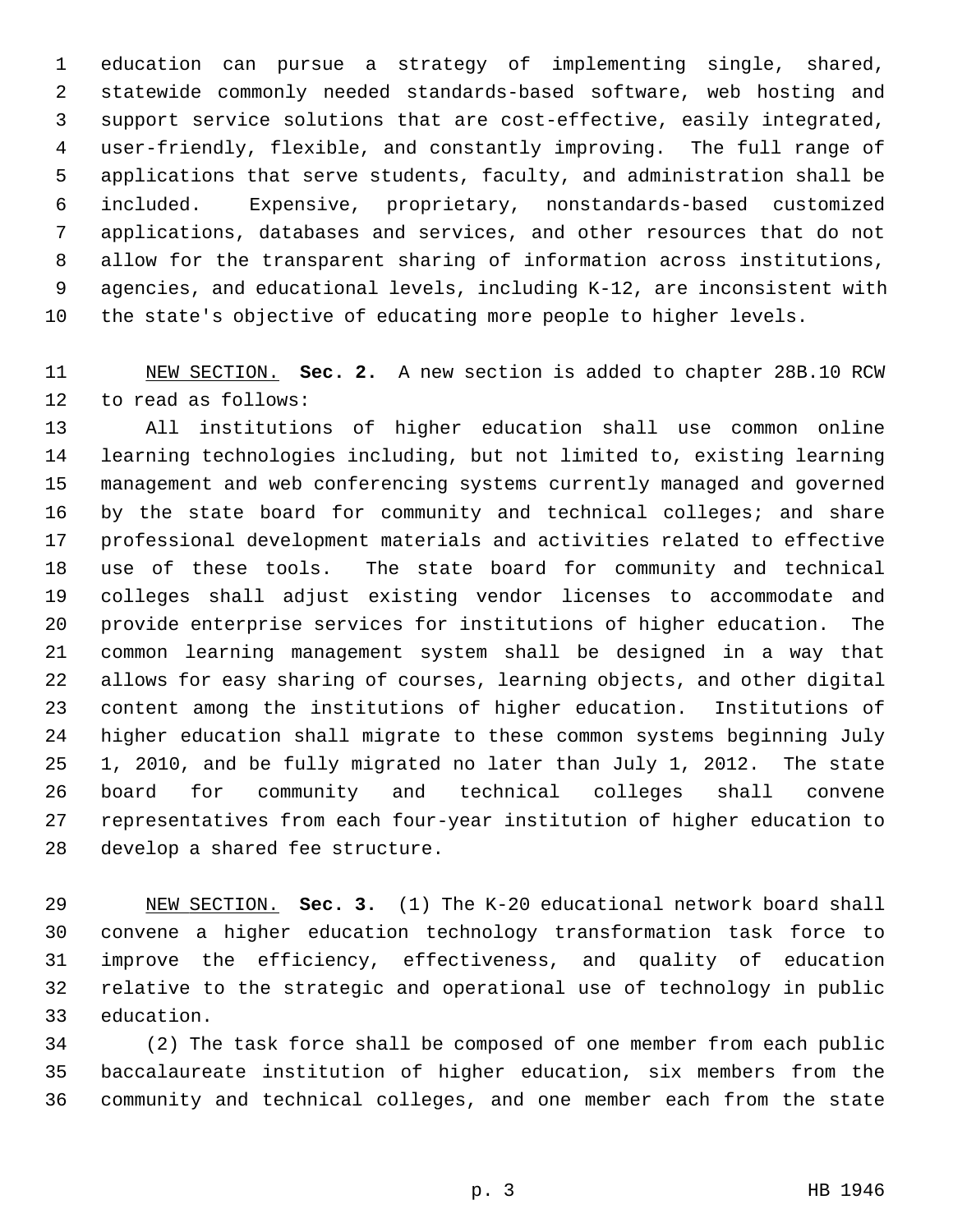1 board for community and technical colleges, the higher education 2 coordinating board, the workforce training and education coordinating 3 board, the department of information services, and the council of 4 presidents. The task force shall select a chair from its membership.

 5 (3) The task force shall prepare a report that includes a plan to 6 improve the efficiency, effectiveness, and quality of public higher 7 education relative to the strategic and operational use of technology 8 in higher education.

 9 (4) In developing the plan, the institutions of higher education 10 and their partners, identified in this section, shall take the 11 following actions:

12 (a) Investigate similar efforts, strategies, programs, and options 13 in other states, of private providers of higher education in the state, 14 and global consortia related to:

15 (i) Online learning technologies including but not limited to: 16 Learning management, ePortfolio, web conferencing systems, and other 17 education applications;

18 (ii) Personalized online student services including but not limited 19 to: Recruitment, admissions, retention, advising, academic planning, 20 course catalogs, transfer, and financial aid management;

21 (iii) Integrated online administrative tools including but not 22 limited to: Student information management, financial management, 23 payroll, human resources, and data collection and analysis;

24 (iv) Sharing library resources including but not limited to: 25 Copyrighted physical and e-books, and consolidated electronic journals 26 and research database licensing and other models;

27 (v) Methods and open licensing options for effectively sharing 28 digital content including but not limited to: Open courseware, open 29 textbooks, open journals, and open learning objects;

30 (vi) Methods for pooling, coordinating, and otherwise more 31 efficiently managing enrollments so colleges with extra enrollment 32 space in online courses can easily and efficiently make those spaces 33 available to students at other colleges, or to high school students 34 through existing dual-credit programs, without economic, governance, or 35 institutional penalty or disincentive from the provider or recipient 36 institution;

37 (vii) Methods for ensuring online courses meet agreed upon